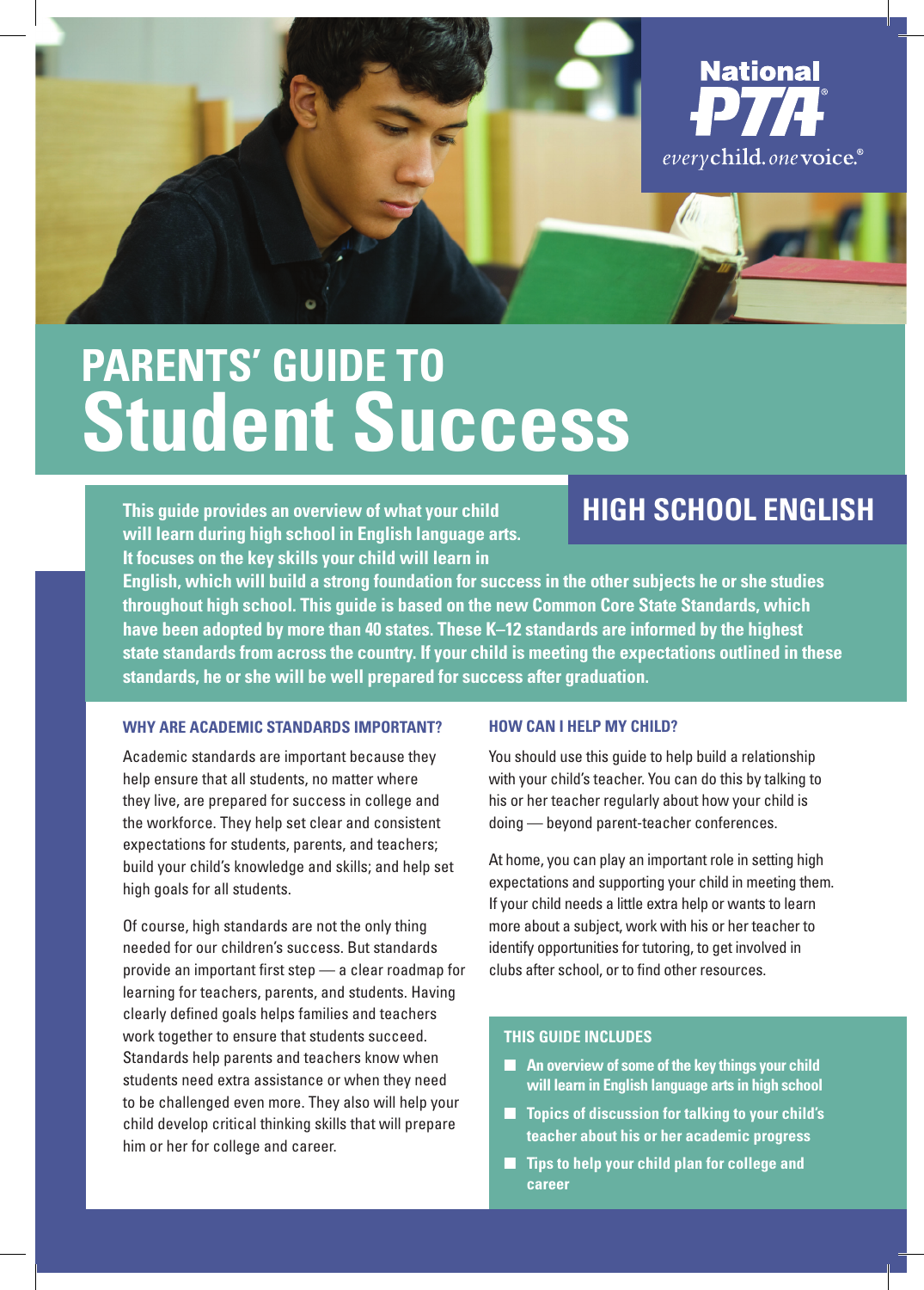To become ready for college and career, high school students learn to evaluate intricate arguments and surmount the challenges posed by complex written materials independently and confidently. Through wide and deep reading of literature and literary nonfiction of steadily increasing sophistication, students expand their literary and cultural knowledge and better understand references and images. They also develop the flexibility, concentration, and fluency to produce high-quality, first drafts of writing under tight deadlines. And they are able to revisit and make improvements to a piece of writing over multiple drafts if needed. High school students master the essential "rules" of standard written and spoken English and resolve usage issues by consulting style and usage guides. By writing and participating in a variety of conversations, they assert and defend claims and show what they know about a subject using appropriate examples and evidence.

### **A Sample of the Work Your Child Will Be Doing To Become Ready for College and Career**

#### **Reading**

- Understanding more from and making fuller use of written materials, including using a wider range of evidence to support an analysis
- Making more connections about how complex ideas interact and develop within a book, essay, or article
- Evaluating arguments and specific claims; assessing whether the reasoning is valid and the evidence is sufficient; and as appropriate, detecting inconsistencies and ambiguities
- Analyzing the meaning of foundational U.S. documents (the Declaration of Independence, the Preamble to the Constitution, the Bill of Rights)

#### **Writing**

- Making an argument that is logical, well-reasoned, and supported by evidence
- Writing a literary analysis, report, or summary that develops a central idea and a coherent focus and is well supported with relevant examples, facts, and details
- Conducting several research projects that address different aspects of the same topic, using more complex books, articles, and other sources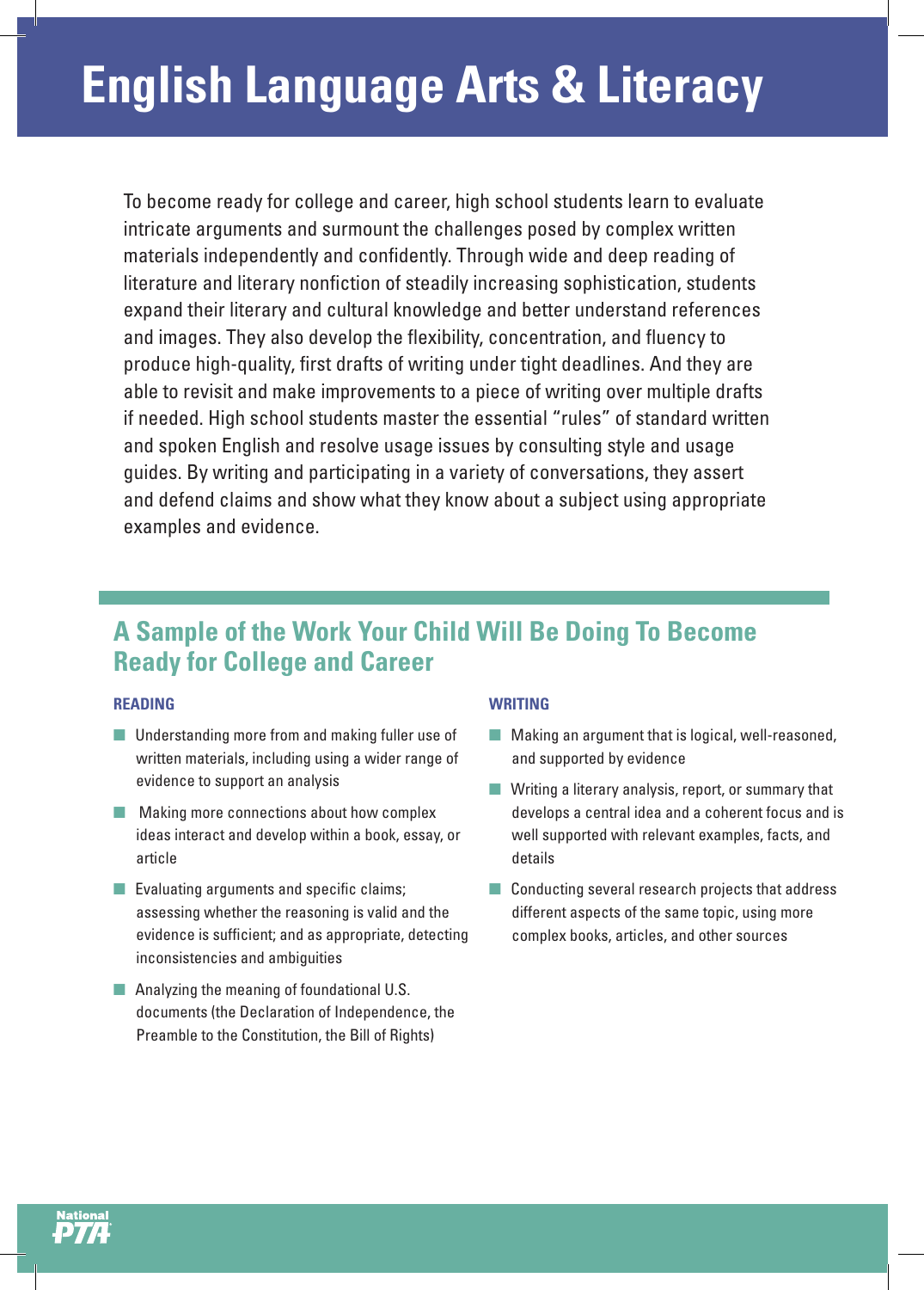#### **Speaking and Listening**

- Responding thoughtfully to diverse perspectives; synthesizing comments, claims, and evidence made on all sides of an issue; and resolving contradictions when possible
- Sharing research, findings, and evidence clearly and concisely
- Making strategic use of digital media (e.g., animations, video, websites, podcasts) to enhance understanding of findings and to add interest

#### **Language**

- Determining or clarifying the meaning of words and phrases, choosing flexibly from multiple strategies, such as using context, Greek and Latin roots (e.g., *bene* as in *benefactor* or *benevolent*), patterns of words (*conceive, conception, conceivable*), and consulting specialized reference materials (e.g., dictionaries, glossaries, thesauruses)
- Interpreting figures of speech (e.g., hyperbole, paradox) in context and analyzing their role in the written materials

#### **Keeping the conversation focused.**

When you talk to the teacher, do not worry about covering everything. Instead, keep the conversation focused on the most important topics. In high school, these include:

- Focusing, reading deliberately and slowly, and rereading (when necessary) complex fiction and nonfiction materials
- Becoming skilled at gathering information, evaluating sources, and citing material accurately
- Asserting and defending claims, conveying what he or she understands about what he or she has read and researched
- Speaking clearly and appropriately, listening attentively when discussing findings and evidence, and building on others' good ideas while expressing his or her own ideas persuasively
- **E** Learning to see individual words as part of a network of other words  $-$  e.g., words that have similar literal meanings but different connotations (e.g., *bullheaded, willful, firm, persistent, resolute*)

Ask to see a sample of your child's work. Ask the teacher questions such as: Is this piece of work satisfactory? How could it be better? Is my child on track? How can I help my child improve or excel in this area? If my child needs extra support or wants to learn more about a subject, are there resources to help his or her learning outside the classroom?

#### **Talking to Your Child's Teacher**